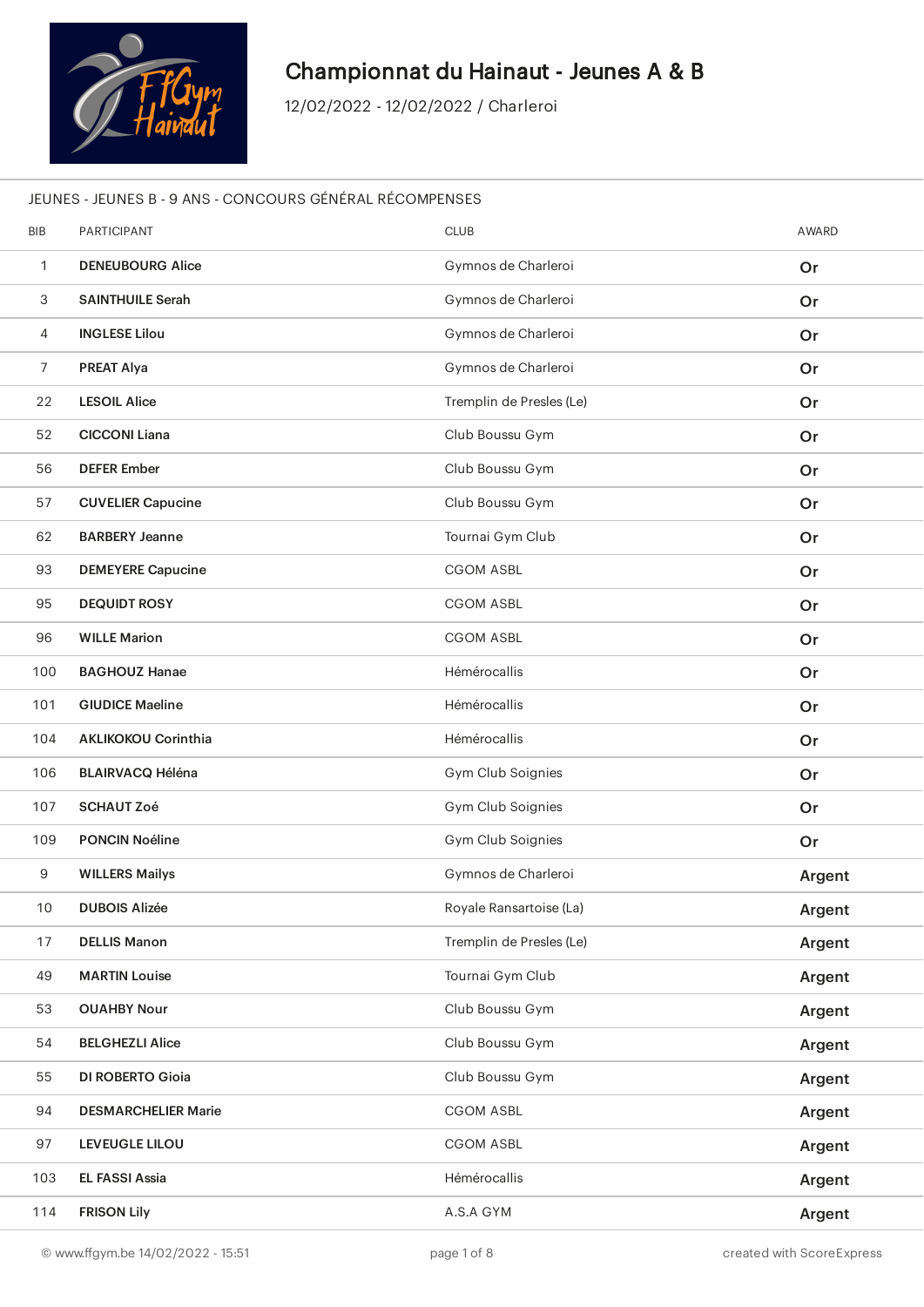

| <b>BIB</b>     | <b>PARTICIPANT</b>          | <b>CLUB</b>              | <b>AWARD</b>  |
|----------------|-----------------------------|--------------------------|---------------|
| $\overline{2}$ | <b>VALENTE Halona</b>       | Gymnos de Charleroi      | <b>Bronze</b> |
| 5              | PIROLLI Maëlia              | Gymnos de Charleroi      | <b>Bronze</b> |
| 6              | <b>STEENS Lily</b>          | Royale Ransartoise (La)  | <b>Bronze</b> |
| 8              | <b>SANFILIPPO Eléa</b>      | Gymnos de Charleroi      | <b>Bronze</b> |
| 11             | <b>FERRITTO Alyssa</b>      | Royale Ransartoise (La)  | <b>Bronze</b> |
| 12             | <b>DEBAY Noémie</b>         | Artia Gym                | <b>Bronze</b> |
| 13             | <b>PONCIAU Eva</b>          | Artia Gym                | <b>Bronze</b> |
| 14             | MILE-CIOBANU Ioana          | Artia Gym                | <b>Bronze</b> |
| 15             | <b>CARLIER Edène</b>        | Artia Gym                | <b>Bronze</b> |
| 16             | <b>LOMBARD Florise</b>      | Artia Gym                | <b>Bronze</b> |
| 18             | <b>TERRASI Sofia</b>        | Artia Gym                | <b>Bronze</b> |
| 19             | <b>DURAND Noémie</b>        | Tremplin de Presles (Le) | <b>Bronze</b> |
| 20             | <b>BRENARD Briséis</b>      | Artia Gym                | <b>Bronze</b> |
| 21             | <b>HAVELANGE Ilany</b>      | Tremplin de Presles (Le) | <b>Bronze</b> |
| 46             | <b>SIMON Charlotte</b>      | Tournai Gym Club         | <b>Bronze</b> |
| 47             | <b>MANCHE Mallory</b>       | Tournai Gym Club         | <b>Bronze</b> |
| 48             | <b>HAUTEM Jade</b>          | Tournai Gym Club         | <b>Bronze</b> |
| 50             | <b>TYTGAT Sidonie</b>       | Tournai Gym Club         | <b>Bronze</b> |
| 51             | <b>SCUFLAIRE Constance</b>  | Tournai Gym Club         | <b>Bronze</b> |
| 59             | <b>VANDOORNE Manoe</b>      | Tournai Gym Club         | <b>Bronze</b> |
| 60             | <b>VANPAEMEL Rachel</b>     | Tournai Gym Club         | <b>Bronze</b> |
| 61             | <b>VANDERGEYNST Calie</b>   | Tournai Gym Club         | <b>Bronze</b> |
| 63             | <b>WATTECAMPS Julia</b>     | Tournai Gym Club         | <b>Bronze</b> |
| 64             | <b>DHAYER Ines</b>          | Tournai Gym Club         | <b>Bronze</b> |
| 65             | <b>DEMULLIEZ Nina</b>       | Tournai Gym Club         | <b>Bronze</b> |
| 66             | <b>ECHEVIN Inès</b>         | Tournai Gym Club         | <b>Bronze</b> |
| 68             | <b>BREDA Mazzaline</b>      | Tournai Gym Club         | <b>Bronze</b> |
| 69             | <b>CAUCHETEUX Valentine</b> | Tournai Gym Club         | <b>Bronze</b> |
| 98             | <b>BARA Léa</b>             | <b>CGOM ASBL</b>         | <b>Bronze</b> |
| 99             | <b>CHAIBI Norah</b>         | Gym Club Soignies        | <b>Bronze</b> |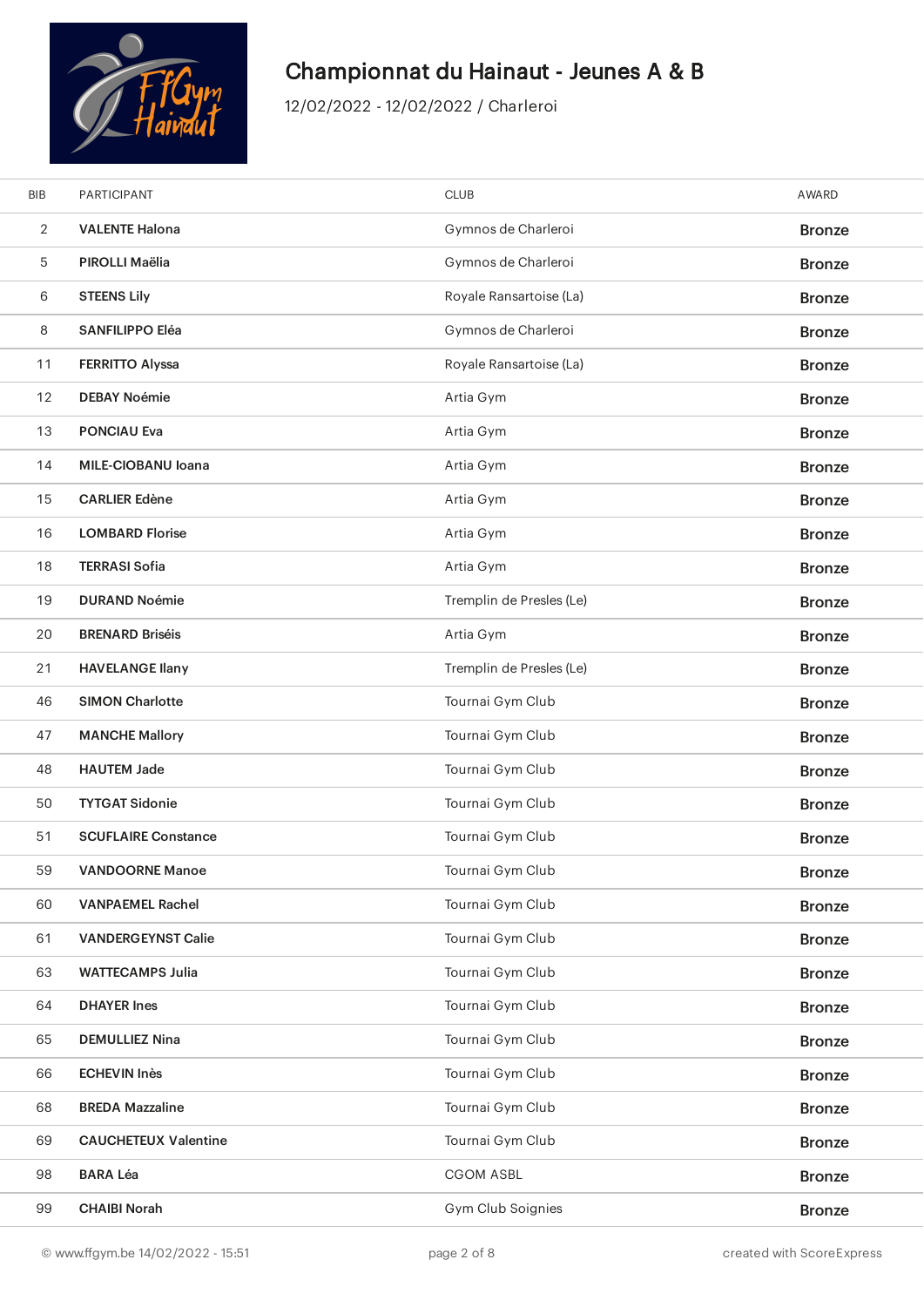

ł

ł

ł

L

i.

# Championnat du Hainaut - Jeunes A & B

| <b>BIB</b> | <b>PARTICIPANT</b>      | <b>CLUB</b>       | AWARD         |
|------------|-------------------------|-------------------|---------------|
| 102        | <b>GILLYNS Elsa</b>     | Gym Club Soignies | <b>Bronze</b> |
| 105        | <b>MONNET Zélia</b>     | Happy Gym Dour    | <b>Bronze</b> |
| 108        | <b>BRUWIÈRE Mélina</b>  | Happy Gym Dour    | <b>Bronze</b> |
| 110        | NEE Célia               | Happy Gym Dour    | <b>Bronze</b> |
| 111        | AMOUSSOUVI Irene        | A.S.A GYM         | <b>Bronze</b> |
| 112        | <b>COPPIETERS Lucie</b> | A.S.A GYM         | <b>Bronze</b> |
| 113        | HABARUGIRA Kayliâh      | A.S.A GYM         | <b>Bronze</b> |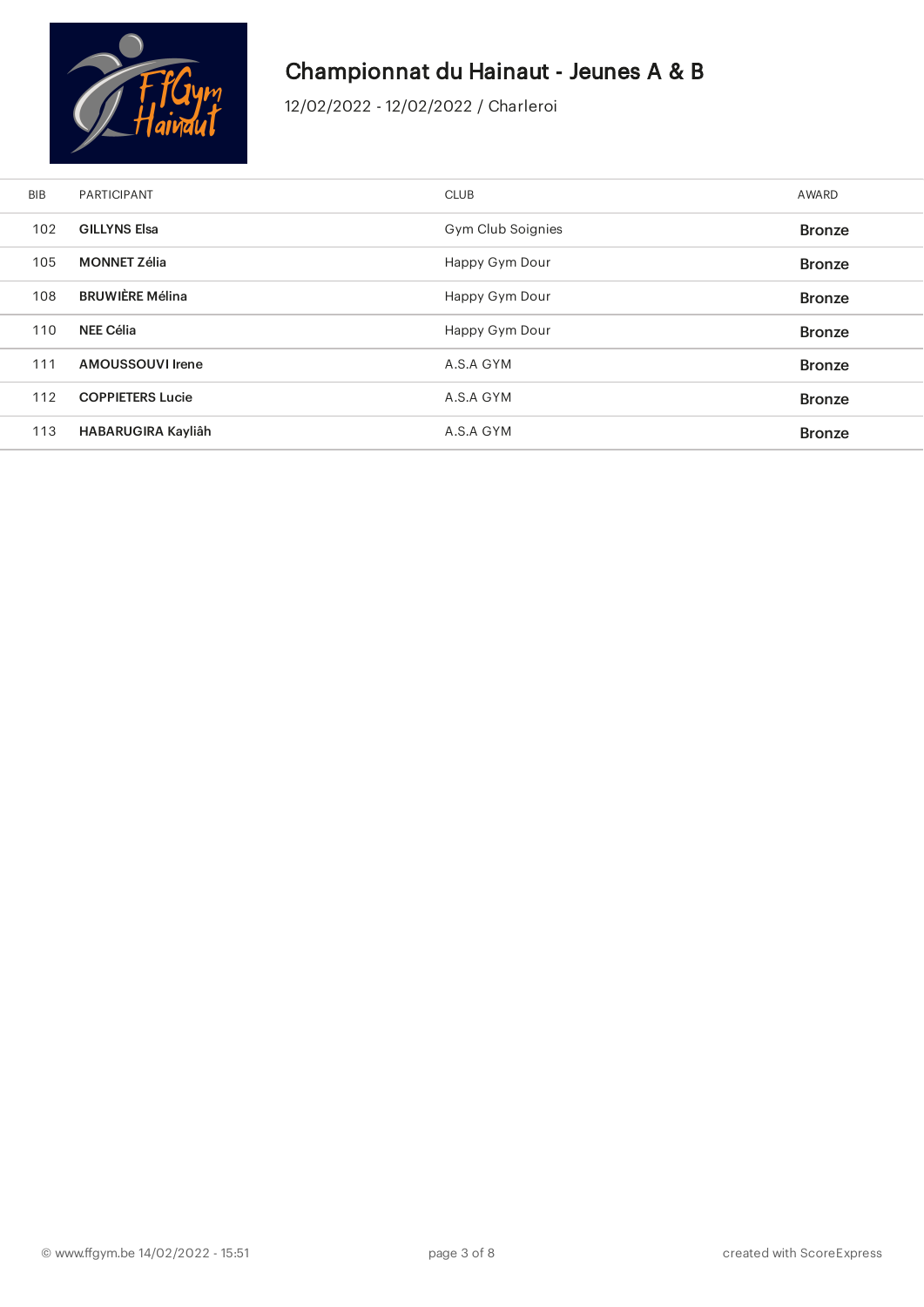

J

l

l

J

## Championnat du Hainaut - Jeunes A & B

12/02/2022 - 12/02/2022 / Charleroi

#### JEUNES - JEUNES A - 10 ANS - CONCOURS GÉNÉRAL RÉCOMPENSES

| <b>BIB</b> | <b>PARTICIPANT</b>       | <b>CLUB</b>         | AWARD         |
|------------|--------------------------|---------------------|---------------|
| 139        | <b>REMY Elena</b>        | Gymnos de Charleroi | Or            |
| 140        | <b>DUBREUX Jade</b>      | Gymnos de Charleroi | <b>Bronze</b> |
| 141        | <b>ORLANS Eleana</b>     | Gymnos de Charleroi | <b>Bronze</b> |
| 142        | <b>BOUTAIB Safaa</b>     | Hémérocallis        | <b>Bronze</b> |
| 143        | <b>ELFADILI Soumaya</b>  | Gymnos de Charleroi | <b>Bronze</b> |
| 145        | <b>CAUDERLIER Emma</b>   | Artia Gym           | <b>Bronze</b> |
| 147        | <b>RENIER Lou</b>        | Artia Gym           | <b>Bronze</b> |
| 149        | <b>MERCIER Lily Rose</b> | Gym Club Soignies   | <b>Bronze</b> |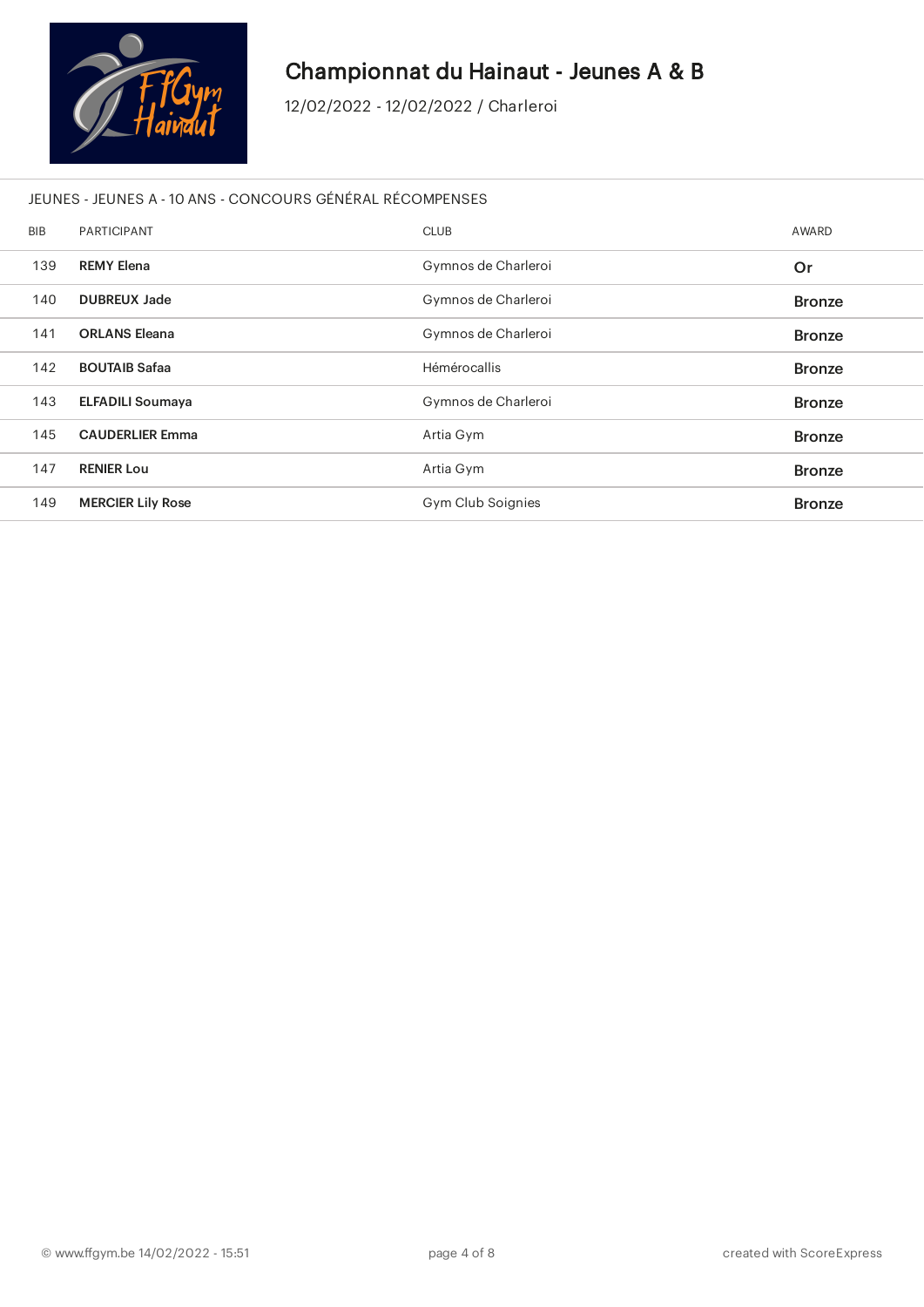

12/02/2022 - 12/02/2022 / Charleroi

#### JEUNES - JEUNES A - 9 ANS - CONCOURS GÉNÉRAL RÉCOMPENSES

| <b>BIB</b> | PARTICIPANT               | <b>CLUB</b>         | AWARD         |
|------------|---------------------------|---------------------|---------------|
| 144        | <b>MACAIGNE Gabrielle</b> | Gymnos de Charleroi | Argent        |
| 148        | <b>HOYAS Thais</b>        | Gym Club Soignies   | <b>Bronze</b> |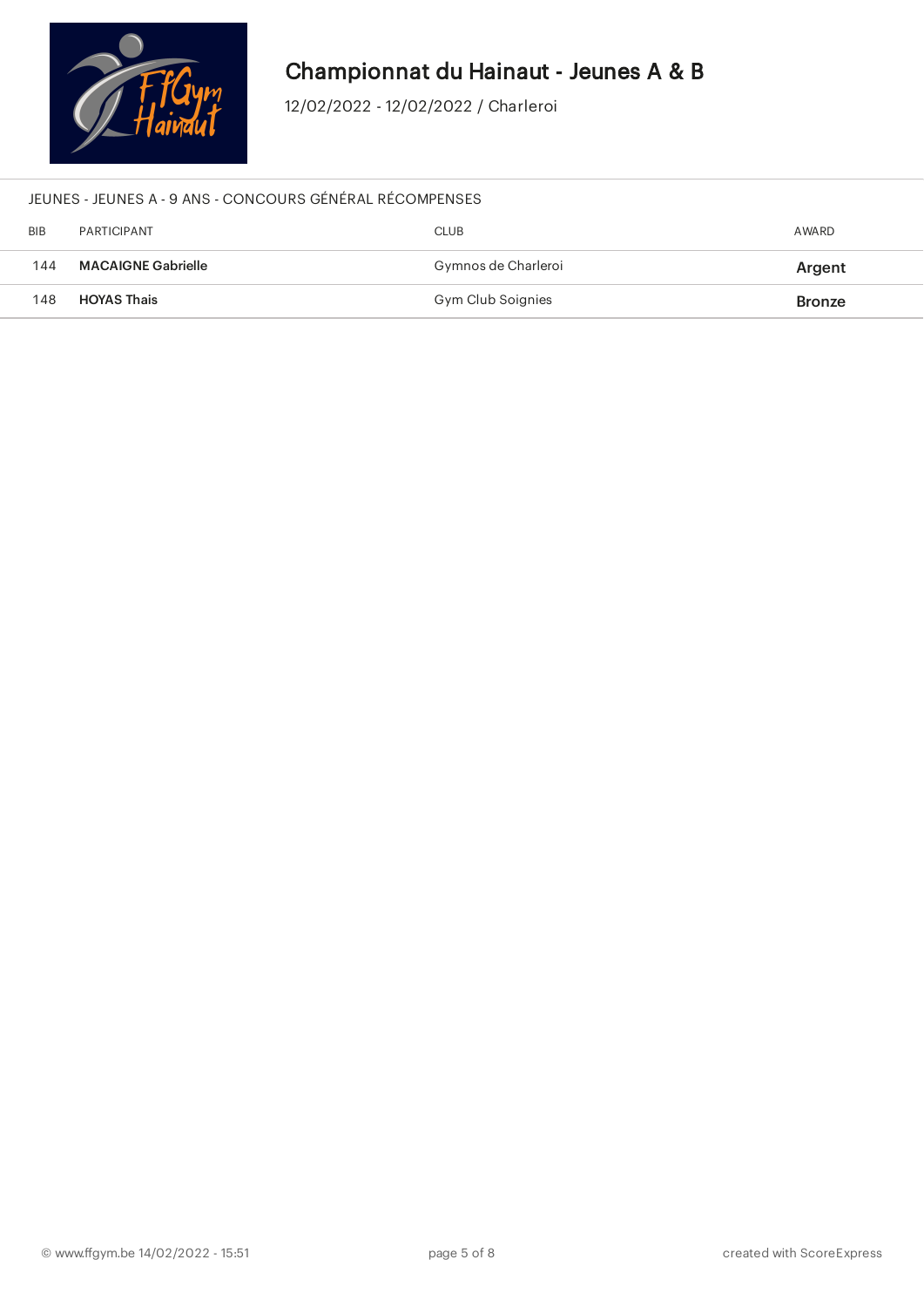

12/02/2022 - 12/02/2022 / Charleroi

#### JEUNES - JEUNES B - 10 ANS - CONCOURS GÉNÉRAL RÉCOMPENSES

| <b>BIB</b> | PARTICIPANT              | <b>CLUB</b>                    | AWARD  |
|------------|--------------------------|--------------------------------|--------|
| 23         | <b>GONDRY Molly</b>      | Gymnos de Charleroi            | Or     |
| 25         | <b>KIEKENS Elyne</b>     | Gymnos de Charleroi            | Or     |
| 27         | <b>LUTUMBA Olivia</b>    | Gymnos de Charleroi            | Or     |
| 30         | <b>GODEFROID Margot</b>  | Artia Gym                      | Or     |
| 40         | <b>HINDRYCKX Line</b>    | Royale Ransartoise (La)        | Or     |
| 42         | <b>ABRASSART Maeline</b> | Santé - Force                  | Or     |
| 76         | <b>CORNELIS Léa</b>      | Club Boussu Gym                | Or     |
| 77         | <b>HUART Louise</b>      | Club Boussu Gym                | Or     |
| 78         | <b>URBAIN Victoria</b>   | Club Boussu Gym                | Or     |
| 79         | <b>MASSA Lena</b>        | Club Boussu Gym                | Or     |
| 116        | <b>PENASSE Téa</b>       | Gym Club Soignies              | Or     |
| 120        | <b>DARQUENNE Ariane</b>  | Hémérocallis                   | Or     |
| 122        | <b>RIQUIER Louane</b>    | <b>CGOM ASBL</b>               | Or     |
| 125        | <b>WYLOCK Juliette</b>   | Gym Club Soignies              | Or     |
|            |                          |                                |        |
| 26         | <b>RASERA Enora</b>      | Gymnos de Charleroi            | Argent |
| 32         | <b>AMICO Chiara</b>      | Artia Gym                      | Argent |
| 35         | <b>HENROTIN Carla</b>    | Royale Ransartoise (La)        | Argent |
| 37         | <b>CHETOUAN Dhanya</b>   | Olympic Gymnastique Montignies | Argent |
| 38         | <b>LEFEBVRE ROSIE</b>    | Olympic Gymnastique Montignies | Argent |
| 44         | <b>COPET Nina</b>        | Agripet                        | Argent |
| 72         | <b>WATTIEZ Louise</b>    | Tournai Gym Club               | Argent |
| 74         | <b>MALVOISIN Pauline</b> | Tournai Gym Club               | Argent |
| 82         | LEPOUTRE Angèle          | Tournai Gym Club               | Argent |
| 84         | <b>HORINQUE Lexie</b>    | Tournai Gym Club               | Argent |
| 88         | <b>ROGE Aline</b>        | Tournai Gym Club               | Argent |
| 92         | <b>PETRUCCI Juliette</b> | Tournai Gym Club               | Argent |
| 115        | <b>NGUYEN Clara</b>      | Gym Club Soignies              | Argent |
| 123        | <b>HOYAS Thalya</b>      | Gym Club Soignies              | Argent |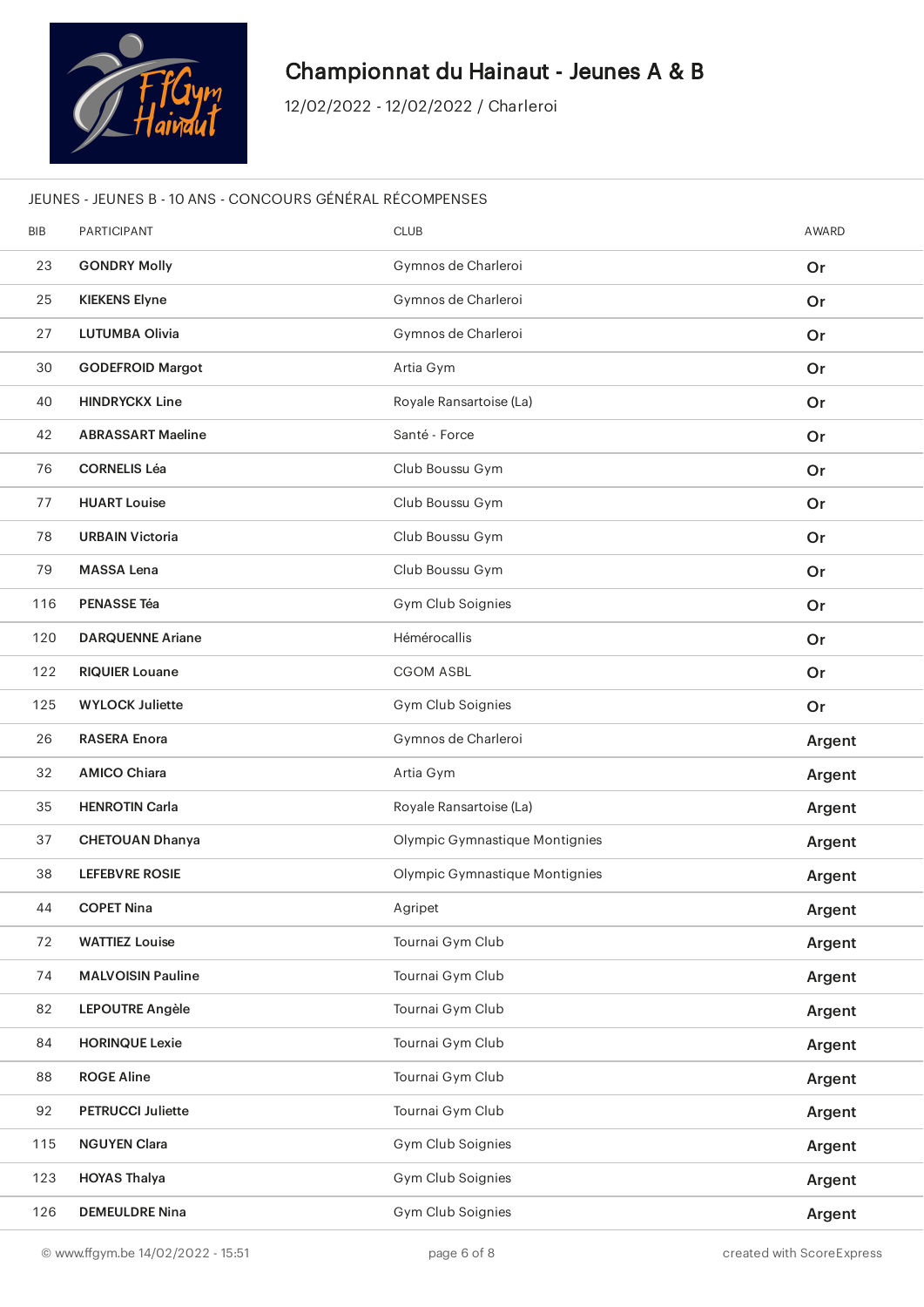

| <b>BIB</b> | PARTICIPANT                | <b>CLUB</b>                    | AWARD         |
|------------|----------------------------|--------------------------------|---------------|
| 129        | <b>DELTENRE Elise</b>      | A.R. Gymbraine                 | Argent        |
| 130        | <b>HOSKENS Eva</b>         | Happy Gym Dour                 | Argent        |
| 133        | <b>DANDOY Clementine</b>   | A.R. Gymbraine                 | Argent        |
| 134        | <b>MEDICI Eléna</b>        | A.S.A GYM                      | Argent        |
| 136        | <b>GOETHALS Suzanne</b>    | A.S.A GYM                      | Argent        |
| 24         | <b>COURBET Eloise</b>      | Gymnos de Charleroi            | <b>Bronze</b> |
| 29         | <b>VAN GYSEGHEM Zazie</b>  | Artia Gym                      | <b>Bronze</b> |
| 31         | <b>FURINO Elia</b>         | Artia Gym                      | <b>Bronze</b> |
| 34         | <b>DELOBBE Sarah</b>       | Tremplin de Presles (Le)       | <b>Bronze</b> |
| 39         | <b>BOUHIÈRE Mya</b>        | Olympic Gymnastique Montignies | <b>Bronze</b> |
| 43         | <b>FILICE Slaivia</b>      | Artia Gym                      | <b>Bronze</b> |
| 45         | <b>GUARRERA Alicia</b>     | Artia Gym                      | <b>Bronze</b> |
| 70         | <b>AMEUR Ambrine</b>       | Tournai Gym Club               | <b>Bronze</b> |
| 71         | <b>POTAR Manon</b>         | Tournai Gym Club               | <b>Bronze</b> |
| 73         | <b>STCHELBOUT Lola</b>     | Tournai Gym Club               | <b>Bronze</b> |
| 75         | <b>JUSTE Camille</b>       | Tournai Gym Club               | <b>Bronze</b> |
| 80         | <b>DESOMBRE Milla</b>      | Tournai Gym Club               | <b>Bronze</b> |
| 81         | <b>OSTYN Lucile</b>        | Tournai Gym Club               | <b>Bronze</b> |
| 83         | <b>ROUSSEL Vitalyne</b>    | Tournai Gym Club               | <b>Bronze</b> |
| 85         | <b>CARDON Léa</b>          | Tournai Gym Club               | <b>Bronze</b> |
| 86         | PIERARD Louna              | Tournai Gym Club               | <b>Bronze</b> |
| 87         | <b>VANDEVYVERE Anaëlle</b> | Tournai Gym Club               | <b>Bronze</b> |
| 89         | <b>HIRIART Hortense</b>    | Tournai Gym Club               | <b>Bronze</b> |
| 90         | <b>LEPOUTRE Jeanne</b>     | Tournai Gym Club               | <b>Bronze</b> |
| 91         | <b>URBAIN Lilas</b>        | Tournai Gym Club               | <b>Bronze</b> |
| 117        | <b>EL KADI Lina</b>        | Gym Club Soignies              | <b>Bronze</b> |
| 118        | <b>PELGRIMS Elinor</b>     | Gym Club Soignies              | <b>Bronze</b> |
| 119        | <b>DEBRY Adèle</b>         | Gym Club Soignies              | <b>Bronze</b> |
| 121        | <b>WAUTHIER Romane</b>     | Gym Club Soignies              | <b>Bronze</b> |
| 124        | <b>CARLIER Anaïs</b>       | Gym Club Soignies              | <b>Bronze</b> |